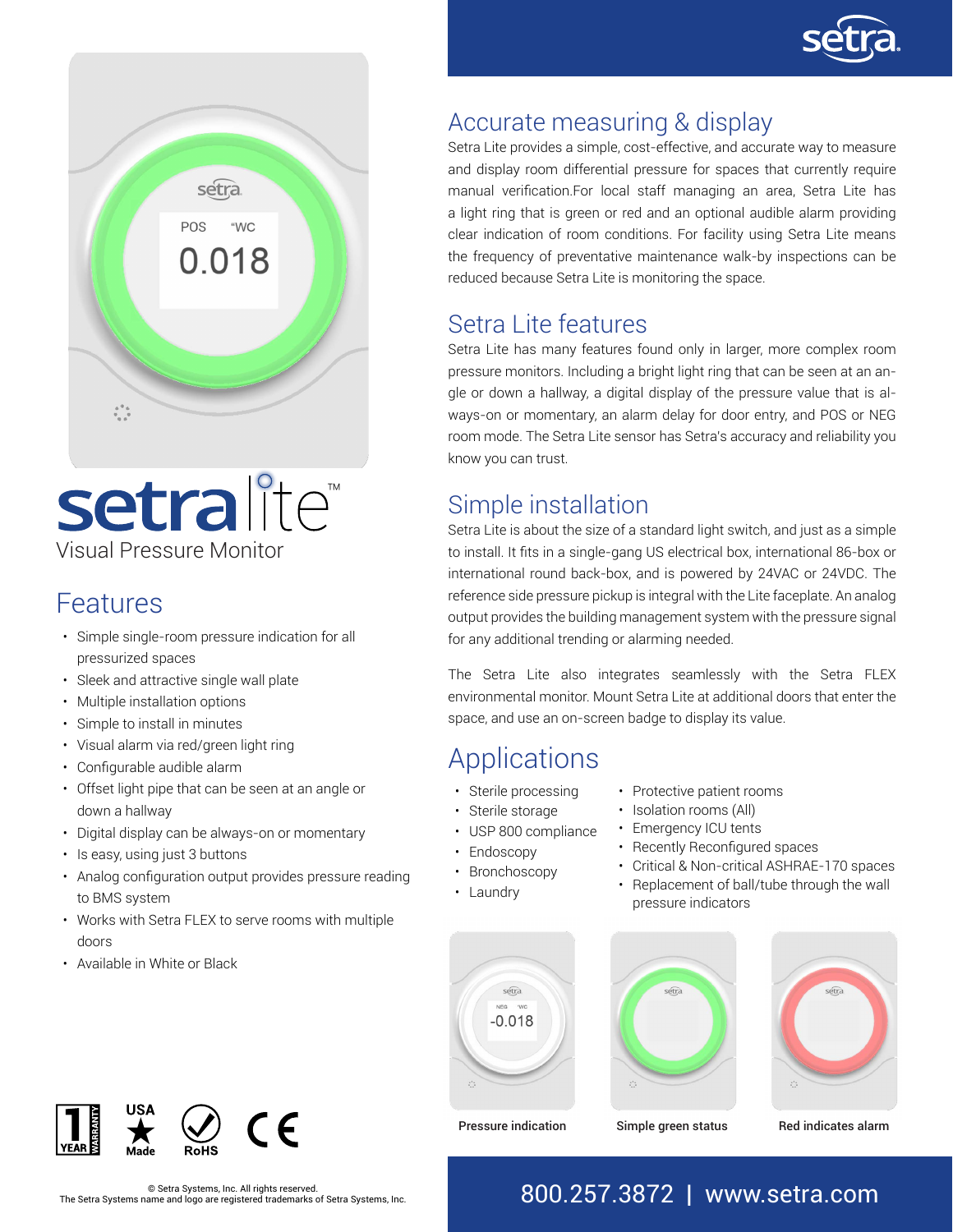

## **Specifications**

#### Physical description

| <b>Dimensions</b>                                        | See Table on next page                                                                                      |
|----------------------------------------------------------|-------------------------------------------------------------------------------------------------------------|
| <b>Mounting</b>                                          | See Table on next page                                                                                      |
| <b>Position</b>                                          | See Table on next page                                                                                      |
| Case                                                     | Fire-retardant plastic UL94 V-0                                                                             |
| Weight                                                   | See Table on next page                                                                                      |
| <b>Display</b>                                           | Color: RGB, 65K<br>Resolution: 128x160, backlight: LED                                                      |
| <b>Alarm indication</b>                                  | Visual: Red illuminated LED light ring, 11mm<br>standoff from faceplate, viewable at 90° angle<br>from side |
| 2 secs on 1 sec off, audible from up to 150ft<br>Audible |                                                                                                             |

#### Performance

| Accuracy <sup>1</sup>        | $±0.5%$ FS                                 |  |
|------------------------------|--------------------------------------------|--|
| <b>Non-linearity (BFSL)</b>  | $±0.44%$ FS                                |  |
| <b>Hysteresis</b>            | $±0.10%$ FS                                |  |
| Non-repeatability            | $0.05%$ FS                                 |  |
| <b>Span Tolerance</b>        | ±1% Rdg                                    |  |
| Thermal effects <sup>2</sup> |                                            |  |
| Zero shift %FS/°F (°C)       | ±0.033(±0.06)                              |  |
| Span shift %FS/°F (°C)       | ±0.033(±0.06)                              |  |
| Long-term stability          | $±0.5\%$ FS per year                       |  |
| Overpressure                 | ±1 PSI (15" WC for <0.10" WC FS)           |  |
| Pressure media               | Air or non-conductive, non-explosive gases |  |
| <b>Pressure fittings</b>     | 3/16" barbed fitting                       |  |

#### **Environmental data**

| Operating temp. °F (°C)        | 32 to 120 (0 to 50)          |  |
|--------------------------------|------------------------------|--|
| Storage temp. °F (°C)          | -20 to 160 (-30 to 70)       |  |
| <b>Operating humidity</b>      | 5 to 95% RH (non-condensing) |  |
| Ingress protection (IP) rating | IP54                         |  |

<sup>1</sup> RSS of non-linearity, non-repeatability, and hysteresis

2 Units calibrated at nominal 70°F maximum thermal error computed from this datum

3 Zero tolerance negated by zero push button

#### **Display**

| Light ring                  | Green, red, yellow, or off<br>4 digits                                 |                                                          |  |
|-----------------------------|------------------------------------------------------------------------|----------------------------------------------------------|--|
| <b>Numeric value</b>        |                                                                        |                                                          |  |
| <b>Features</b>             |                                                                        |                                                          |  |
| Re-zero                     | Single press-and-hold to re-zero sensor                                |                                                          |  |
| <b>Alarm thresholds</b>     | Set numeric threshold in "WC or Pa                                     |                                                          |  |
| Door delay                  | Set door alarm delay for 0-999 seconds                                 |                                                          |  |
| <b>POS or NEG indicator</b> | Set display to show POS, NEG, or off                                   |                                                          |  |
| Display on/off              | Set display to always-on, or momentary press to show<br>pressure value |                                                          |  |
| <b>Significant digits</b>   | 1,2, or 3 after decimal point, POS or NEG                              |                                                          |  |
|                             | Set LED ring to:                                                       | 1). steady green, steady red if alarm                    |  |
| Light ring                  |                                                                        | 2). Green OFF, and steady red if alarm<br>3). always off |  |
| <b>Units</b>                | Set units on the display to show "WC or Pa                             |                                                          |  |

### Electrical

| <b>Terminals</b>           | Fixed, non-removable                                                                 |  |
|----------------------------|--------------------------------------------------------------------------------------|--|
| Wire                       | Set for 0-5V, 0-10V, or 4-20mA signal<br>Stranded unshielded twisted-pair, 18-24 AWG |  |
| Analog output <sup>3</sup> |                                                                                      |  |
| Power draw                 | 2W max, 1W typical                                                                   |  |
| Power                      | 24 VAC (+/-10%)<br>24VDC (18-32)<br>50-60 HZ                                         |  |

#### Regulatory compliance

CE, RoHS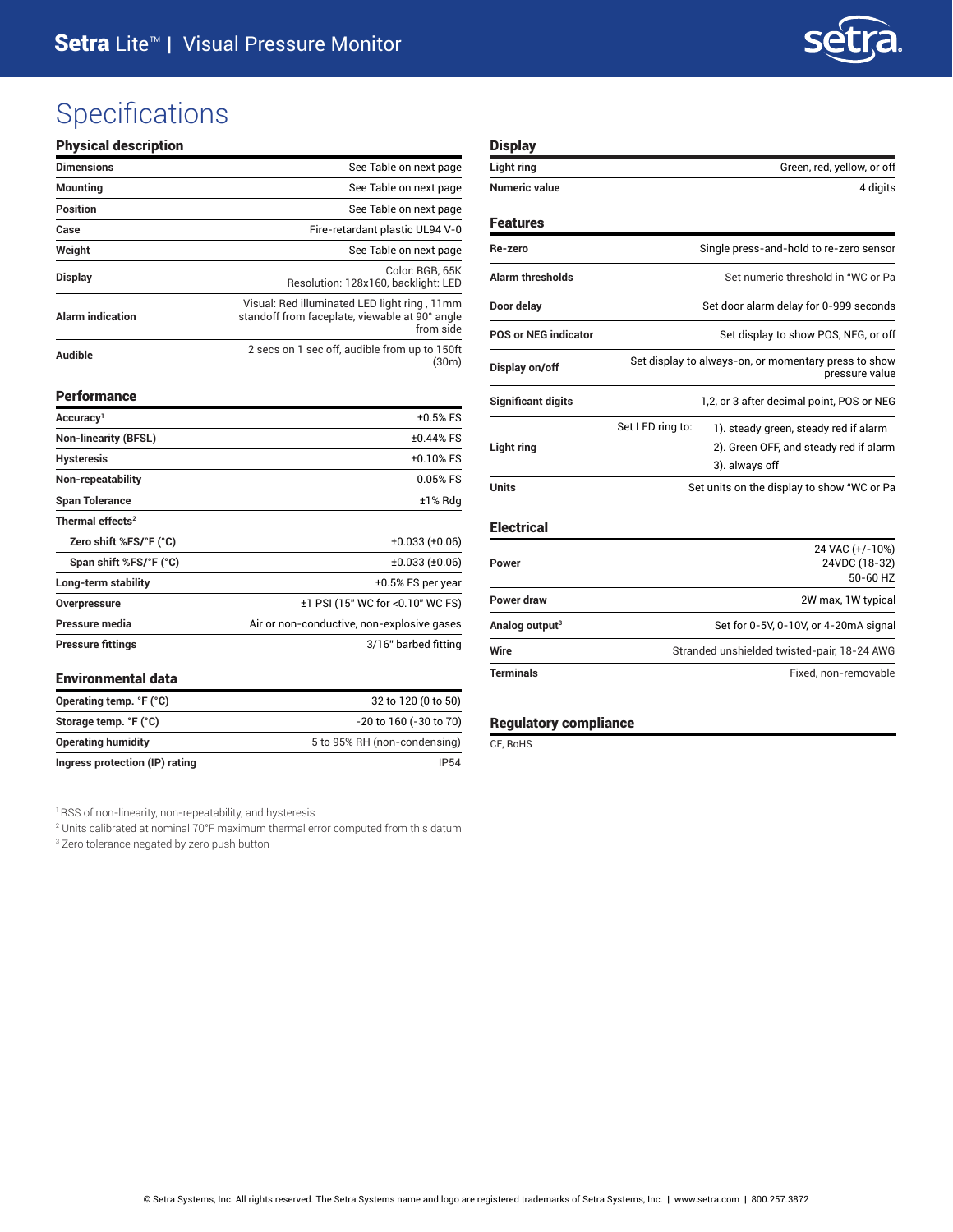

### Ordering information

Example part number: LITE-R25WB-D-W-L-V-O-A-N



1 Quick-Mount kit only available with portrait orientation

### Setra Lite Configurations

|                                           | <b>Monitor Only</b>                                                                                                                                                                                                    | <b>Dual Alert</b>                                                                                                                                                                                                                                                                                                                              | <b>Quick Mount Kit</b>                                                                                                                                     |
|-------------------------------------------|------------------------------------------------------------------------------------------------------------------------------------------------------------------------------------------------------------------------|------------------------------------------------------------------------------------------------------------------------------------------------------------------------------------------------------------------------------------------------------------------------------------------------------------------------------------------------|------------------------------------------------------------------------------------------------------------------------------------------------------------|
| <b>Use Case</b>                           | Simple permanent monitoring of airflow                                                                                                                                                                                 | Simple permanent monitoring of air flow where status is<br>desired in both spaces                                                                                                                                                                                                                                                              | Simple temporary monitoring of airflow                                                                                                                     |
| Set Up                                    | Flush mount install with 2" holesaw or in std single<br>gange box<br>Install 24 VAC/VDC wiring<br>$\bullet$                                                                                                            | Flush mount install with 2" holesaw or in (2) std<br>$\bullet$<br>single gang boxes<br>0 <sub>R</sub><br>Flush mount install where previous thru wall<br>monitor<br>Apply 24VAC/VDC wiring                                                                                                                                                     | Quick mount on a simple hook or screw<br>Apply 24VAC/VDC via wiring or portable power supply                                                               |
| <b>Kit Includes</b>                       | Setra Lite Base Unit - Specified by customer<br>Pressure Pickup Port (Setra RPS)<br>$\bullet$<br><b>Mounting Hardware</b><br><b>Elbow Connectors</b><br>250ohm resistor (If wiring inputs for 4-20mA current<br>loops) | Setra Lite Base Unit - Specified by customer<br>LED alarm indicator 18" pigtail prewired<br>$\bullet$<br>Pressure Pickup Port (Matching Dual Alert Variant)<br>$\bullet$<br>18" of rubber connecting tubing<br><b>Mounting Hardware</b><br>٠<br><b>Elbow Connectors</b><br>٠<br>250ohm resistor (If wiring inputs for 4-20mA<br>current loops) | Setra Lite Base Unit - Specified by customer<br>Pressure Pickup Port (Setra RPS)<br><b>Battery Pack</b><br>AC Adapter with 6-foot cord<br>Mounting bracket |
| <b>Mounting</b>                           | Single-gang US electrical box, China 86 box, European ba<br>ck box, or equivalent interior dimensions<br>Direct to Wall                                                                                                | Single-gang US electrical box, China 86 box, European<br>back box, or equivalent interior dimensions<br>Direct to wall                                                                                                                                                                                                                         | Temporary mounting plate with single clearance hole                                                                                                        |
| <b>Mounting Position /</b><br>Orientation | Can be mounted vertical or horizontal. Re-zero after instal-<br>lation                                                                                                                                                 | Can be mounted vertical or horizontal. Re-zero after<br>installation                                                                                                                                                                                                                                                                           | Mount vertically                                                                                                                                           |
| <b>Dimensions</b>                         | 3.42" W x 4.88"H x 1.83"D<br>(67 mm x 124 mm x 46.5 mm)                                                                                                                                                                | 3.42" W x 4.88"H x 1.83"D<br>(67 mm x 124 mm x 46.5 mm)                                                                                                                                                                                                                                                                                        | 4"W x 7.5"L x 2.5" Deep<br>(102mm x 190mm x 63mm)                                                                                                          |
| Weight                                    | 8 oz (0.5 lbs)                                                                                                                                                                                                         | 8 oz (0.5 lbs)                                                                                                                                                                                                                                                                                                                                 | $11 oz (0.7$ lbs)                                                                                                                                          |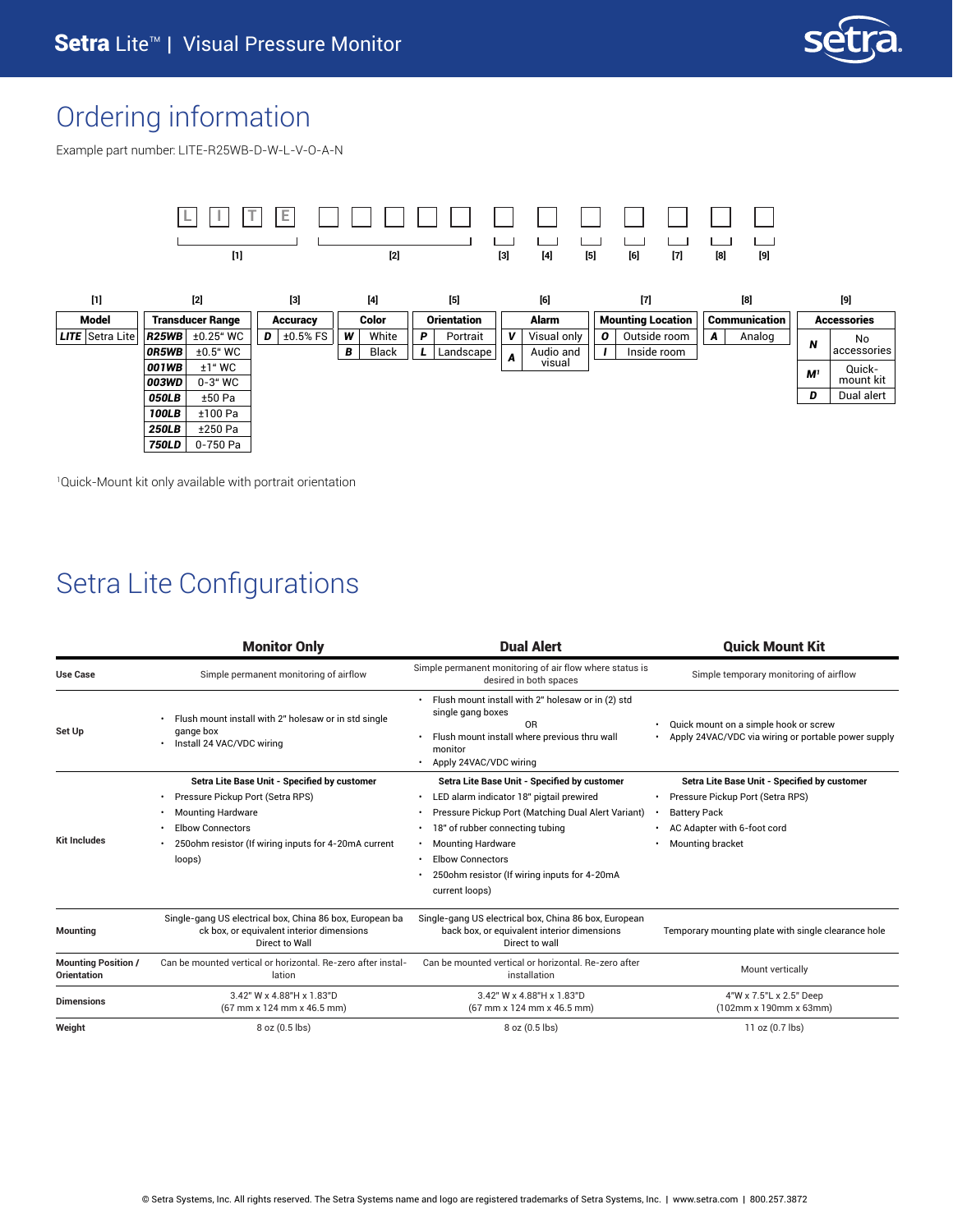

### Dimensions

Setra Lite Base Unit





Dual Alert - Room Pressure pick up port









\* For details of the standard room pressure pickup port see Setra RPS documentation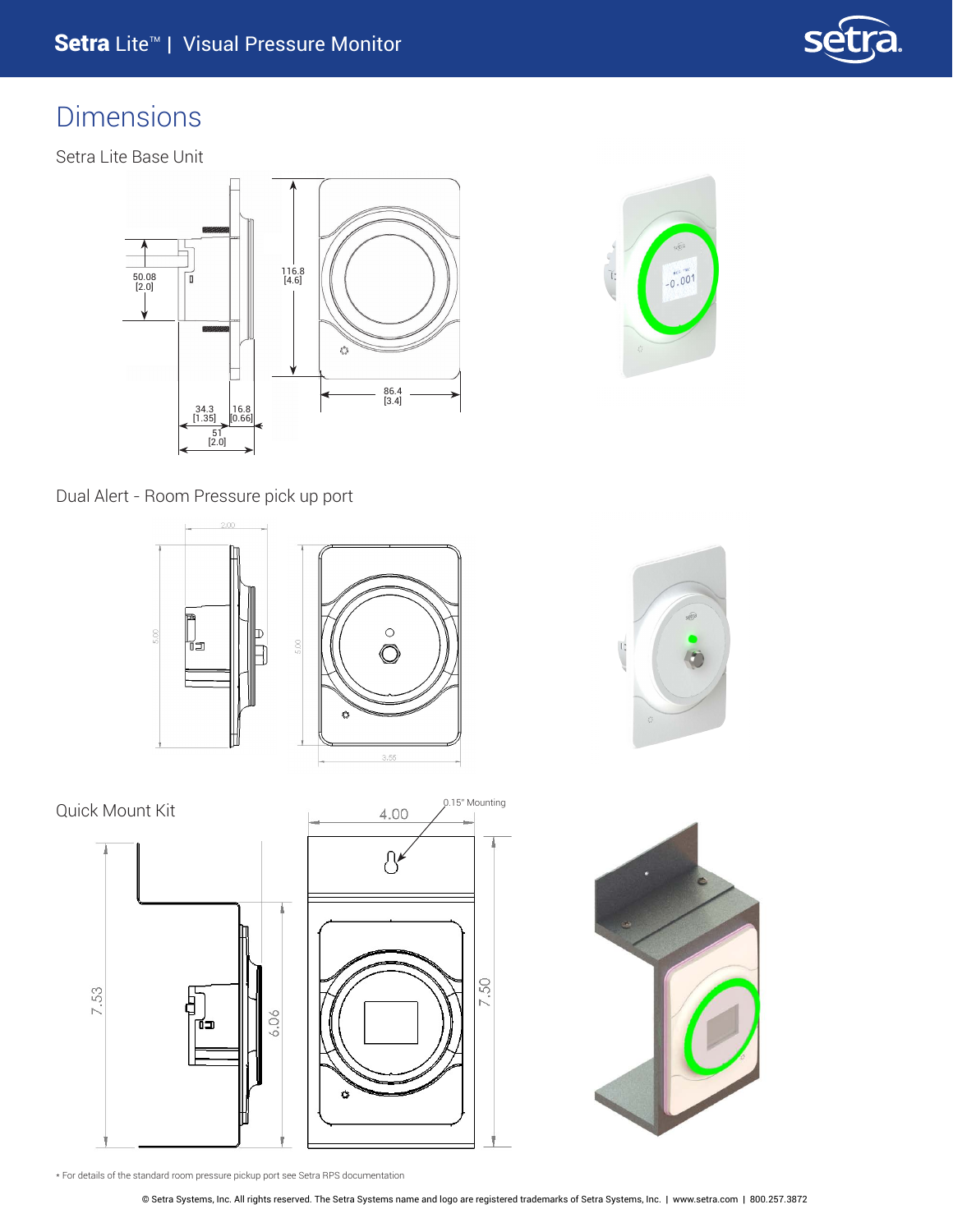

### Wiring tubing connections

Setra Lite base unit



pressure port

Dual alert room pressure pickup port